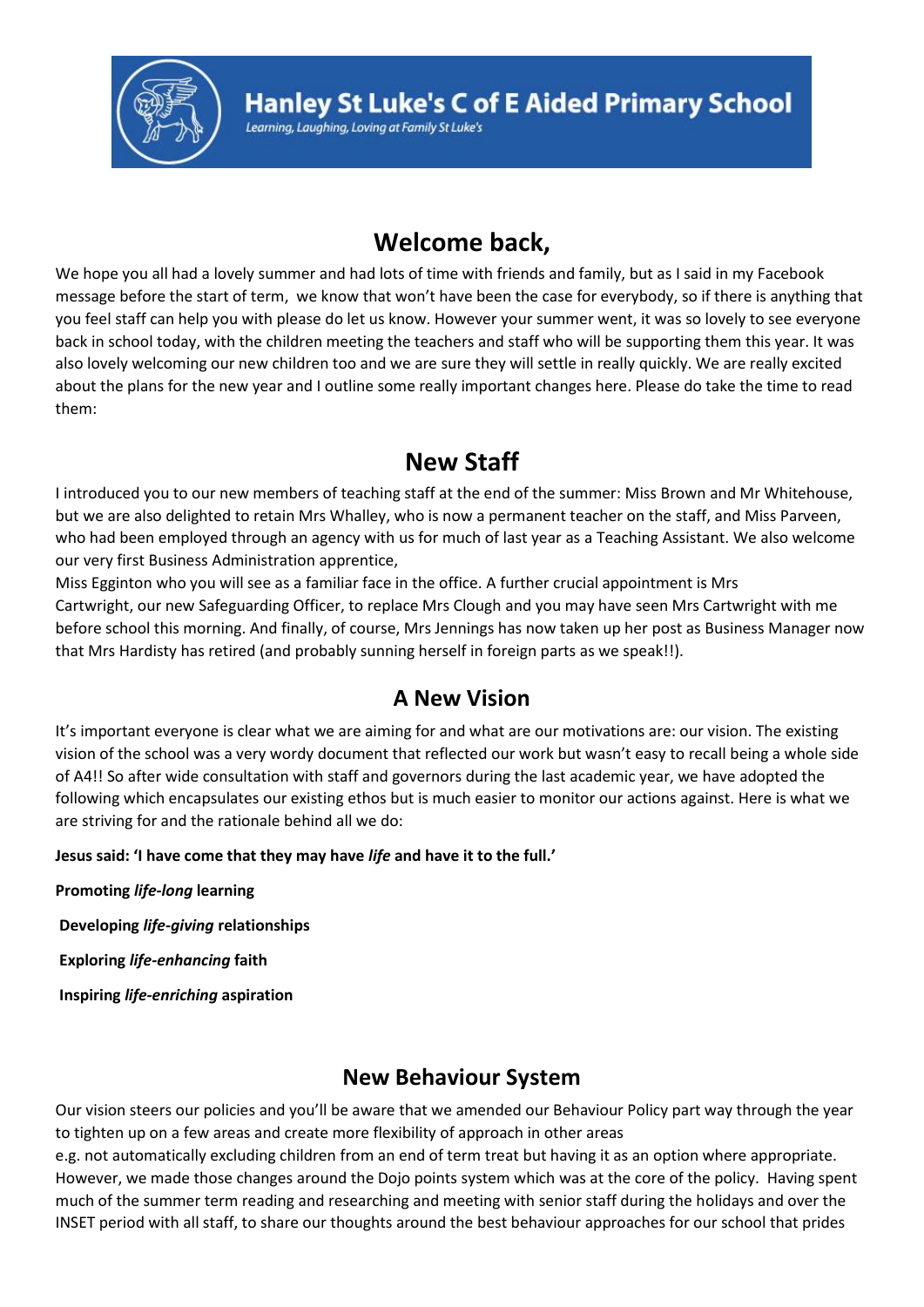itself on being inclusive, but still expects high standards of behaviour for all, we have come to the conclusion that the Dojo points system is not helpful. We have not decided this on a whim, but have been influenced by the work of Paul Dix, Advisor to the Education Select Committee on Behaviour and Discipline 2010, who was integral in helping to create the Teacher Standards. He refers to systems such as Dojo (not by name) as Token Economies as follows*: 'Token economies where a credit or merit system is used to reward individuals can never be consistent. It always rewards the highest achievers or the worst behaved- the most 'visible children'- and it is open to abuse by adults and children alike'*. Staff have worked hard to operate the Dojo System fairly over the past 3 years since it was introduced (a term before I joined the school); I have tried hard to lead the school using its principles but after an honest, cold, hard look, we are all agreed, whilst there were some positives for some children, it is not supporting all children or our vision and we need to move away from it for the good of all. Its communication facility, of course, still remains as it is such a useful tool for parents and staff- it is just the behaviour points system we will no longer be using.

#### **So what are we using instead?**

In summary we are stripping back our rules to these 3:

# Ready Respectful Safe

These cover everything our previous 7 rules did but we all stand a chance of remembering them and can use them to reinforce the behaviours we expect.

We will be rewarding children for going over and above our expectations by adapting our existing systems e.g. Star of the Week awards remain and our Work of the Week for EYFS, KS1 & KS2 will be extended to include any work or behaviour that is over and above and the draw for prizes will be per year group each week rather than per key stage. In class, stickers and stamps and visits to the head teacher to celebrate achievements and effort all remain as do our weekly attendance lottery and termly certificates. By the end of September, we aim to introduce 'Hot Chocolate Friday with the head teacher' as a special reward which is already popular in many schools and we're sure it will be here too!

Our sanctions remain in place, of course, but are to be dealt with on a case by case basis in line with our clear and proportionate escalation process, rather than being led by how many negative Dojo points have been accumulated.

Staff have welcomed your children back today and have explained all these changes (age appropriately). We aim to achieve high levels of behaviour through 'Visible Consistency and Visible Kindness' (Paul Dix Chapter One When the Adults Change Everything Changes) and hope you will support us in our ongoing efforts to ensure we remain an inclusive school with high behaviour expectations. If you have any questions please do speak to your child's class teacher who will be pleased to help you. We will review our approach as the term progresses and will keep you informed of any changes so that we can update our published Behaviour Policy to reflect our new approach as soon as possible.

## **New Resources, New Look**

The exciting changes continue as at last, we are delighted to have been able to replace every single classroom computer, which sadly were a long way past their sell by date! We are not suddenly awash with money- far from it, but have made considerable savings over the last two years and managed our budgets well to be able to afford these essential upgrades that your children so deserve. Of course, you're aware we have also heavily invested in our new reading scheme which we introduced to you at the end of the summer term; your children may have used the on line Bug Club resources during the holidays too. We have also had brand new Power Maths text books to support our mastery curriculum and shiny new reading logs for our KS2 pupils; we've at last managed to replace all the doors around the hall (they didn't shut properly!!) but don't worry, we've saved all the stained glass and are hoping to create a piece of art work with all the beautiful panels we have rescued but that, of course, will cost money so it's on